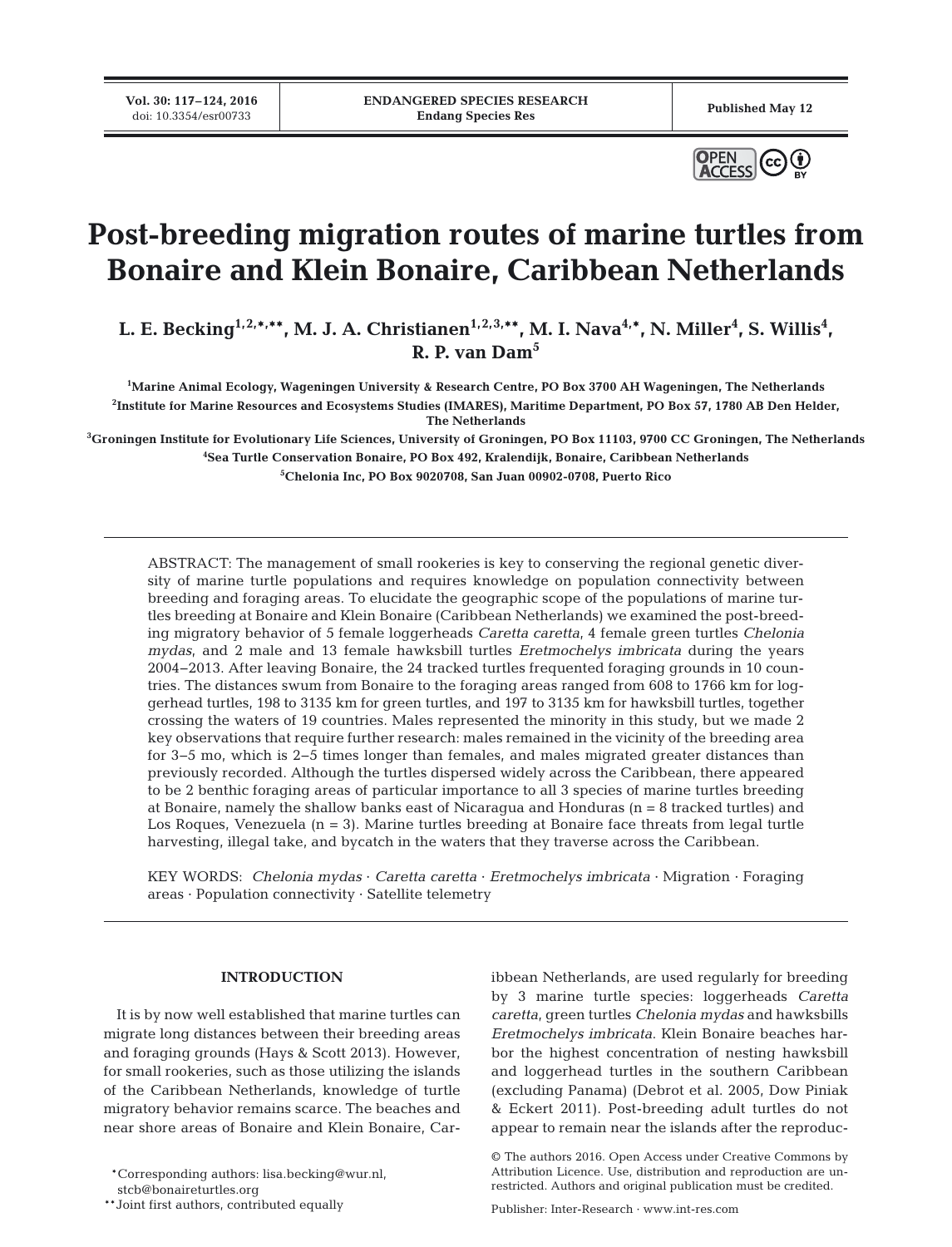tive season (Stapleton et al. 2014), yet it is unknown what their migration routes are and to which foraging grounds these adults migrate.

All marine turtles have been legally protected on and around the islands since 1991. Klein Bonaire, the most important nesting area, received full protection from development when it was purchased by the government in 1999 and incorporated in its entirety into the Bonaire National Marine Park. In order to set up biologically sound management strategies, comprehensive baseline knowledge is required on turtle migration in the Dutch Caribbean. There is, however, a significant lack of knowledge on the migration routes of post-breeding adults and on how nesting colonies from Bonaire are linked to regional neritic foraging aggregations. Knowledge of such linkages is valuable, as foraging aggregations are not homogeneously distributed across the Caribbean Sea and migration routes can vary among individuals of the same nesting colony (e.g. Bowen et al. 2007). Bio geographical information on migratory behavior is therefore required for prioritizing research and conservation efforts, for example, in the assignment of Regional Management Units (Godley et al. 2008, Hamann et al. 2010, Wallace et al. 2010).

In order to identify migration routes and key neritic foraging habitats, we used satellite telemetry to track the movements of marine turtles after breeding at Bonaire and Klein Bonaire. Our specific aims were to (1) identify current post-breeding migration routes with the aid of satellite tracking and (2) establish the location of neritic foraging grounds of breeding populations at Bonaire.

## **MATERIALS AND METHODS**

This study was carried out during the period 2003− 2013 in the marine turtle breeding areas at Bonaire and Klein Bonaire: No Name Beach on Klein Bonaire  $(12.0953^{\circ} N, 68.1756^{\circ} W)$ , Playa Chikitu on NE Bonaire (12.1650° N, 68.20540° W), and South Bonaire (12.0233° N, 68.1557° W). Since the year 2010 Bonaire has formally been part of the Caribbean Netherlands as a special municipality ('Bijzondere Gemeente') of The Netherlands. As a signatory of diverse international treaties (e.g. Cartagena/Specially Protected Areas and Wildlife [SPAW] protocol, Convention on Biological Diversity, CITES Convention, Convention for Migratory Species, Inter-American Convention for the Protection and Conservation of Sea Turtles), The Netherlands is obliged to protect marine turtles inhabiting Dutch Caribbean waters.

For the 3 species (loggerhead, green and hawksbill turtles) combined, the breeding season spans the period from May to December, with a peak in nesting between July and September (Stapleton et al. 2014). Turtles were selected based on their size (straight carapace length > 80 cm). Further behavioral observations and recapture data on tagged individuals showed that the tracked turtles can be considered 'breeding turtles'; females emerged on nesting beaches of Bonaire and tagged males were mating, as observed during in-water surveys. Additionally, mature-size turtles were not observed during inwater surveys outside the breeding season in Bonaire's waters (Stapleton et al. 2014).

Breeding turtles were held for tagging, measurement, and transmitter application on nesting beaches (14 females, after oviposition) or in waters immediately adjacent to the beaches (3 female loggerheads, 2 female hawksbills, 2 male hawksbills) (see Table 1, Fig. 1A). All animals in this study were double-tagged on their front flippers using metal Inconel No. 681 flipper tags (www.nationalband.com) and their lengths were measured (straight [SCL] or curved [CCL] carapace length taken from the nuchal notch to the posterior tip of the longest post-central scute). Turtles were kept on the beach in a custom-built box or, at sea, constrained in a small boat. Satellite transmitters used were the models ST-20 (size:  $12 \times 6 \times 3$  cm; weight in air: 280 g; Telonics), Spot4 (mold203: size:  $16 \times 4 \times 3$  cm; weight in air: 260 g; Wildlife Computers), or Spot5 (size:  $8 \times 5 \times 2$  cm; weight in air: 95 g). Prior to transmitter attachment the carapace was cleaned by removing external commensals, then the instrument was applied at the highest point on the carapace using a silicone or latex elastomer base and covered with resined fiberglass, following Balazs et al. (1996). A fiberglass reinforcement strip was placed anterior to the point of antenna attachment to reduce abrasion to the antenna. An angled piece of fiberglass was positioned anterior to the flat frontal area of the ST-20 transmitters to reduce hydrodynamic drag. Turtles were released at the location of capture (recorded by GPS) after the 2−4 h transmitter application procedure. In subsequent years, whenever possible, study animals were recaptured, and, if transmitters remained attached, these were removed (n = 3). Location data for instrumented turtles were received through Argos. Studies by Argos (2013) and Hays et al. (2001, 2014) have shown that Argos Location Classes (LC) 3, 2, 1 are the most reliable; thus, data in LCs 0, A, and B were removed prior to the plotting of tracks. Locations  $(n = 134)$  were filtered to exclude biologically unreasonable results for travel speeds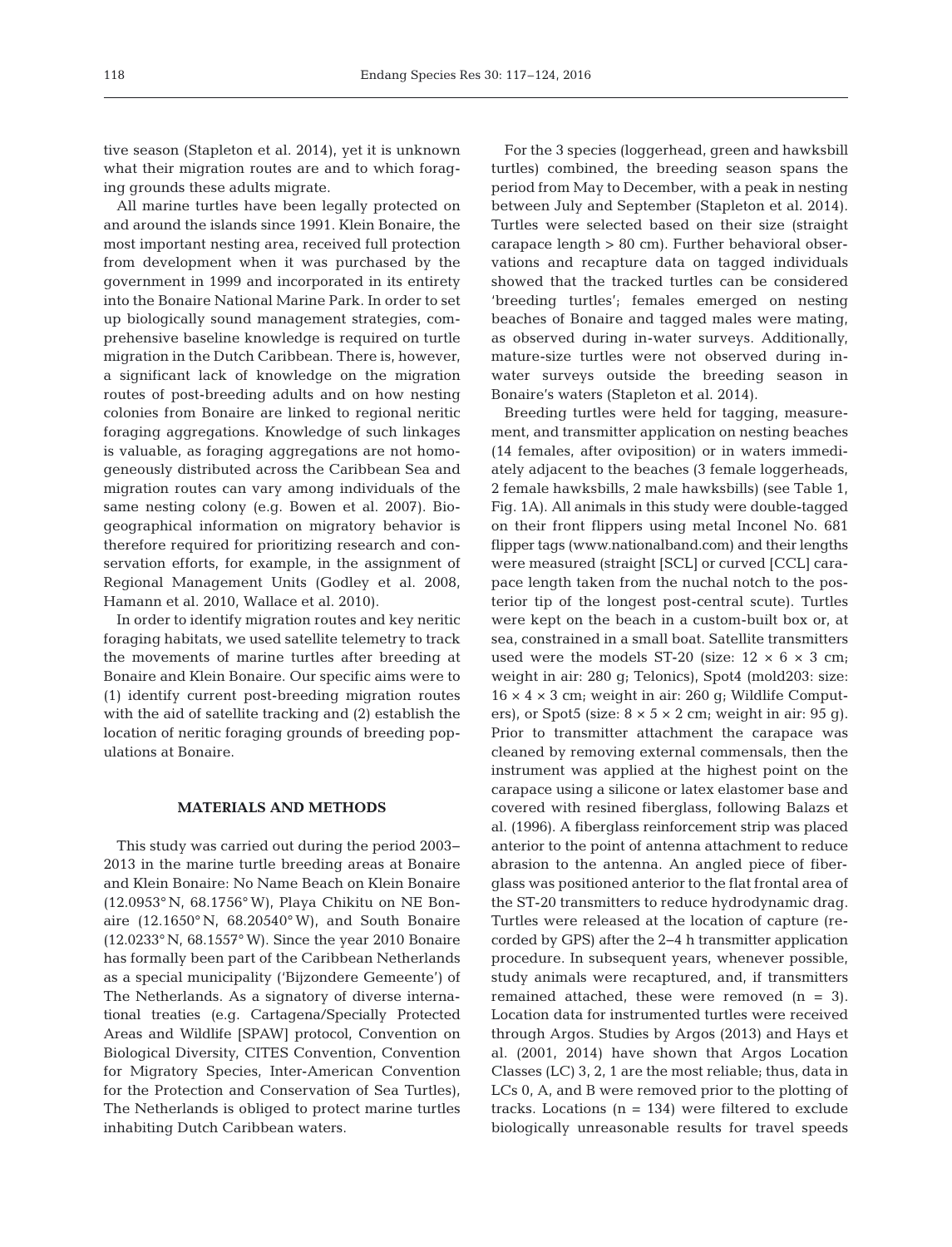>5 km h<sup>-1</sup> (Luschi et al. 1998, 2001, Seminoff et al. 2008). As post-breeding turtles were not travelling in straight lines on post-nesting migrations, but rather were ex pected to be moving in complex ways in coastal waters, we did not use a turning angle filter. Final maps were produced with QGis software (QGIS Development Team 2015). Minimum turtle migration track length was measured by examining the total path connecting all coordinates with Argos LCs 1, 2, and 3. Date of departure from the breeding grounds was the date when a distance post-breeding >20 km from the transmitter application location was attained and the turtle exhibited sustained departure momentum (Blumenthal et al. 2006, Hawkes et al. 2012). Date of arrival at the foraging grounds was determined by the first occasion of the animal reaching an area <20 km in radius, wherein later LC 1, 2, and 3 positions were located during a period of 7 d or longer. The location was subsequently evaluated to be a foraging site based on the literature, groundtruthing (Puerto Rico), or the assessment of habitat and depth from remote sources (e.g. maps, Google Earth).

### **RESULTS**

A total of 24 turtles were tracked; all migrated to foraging grounds outside the Exclusive Economic Zone (EEZ) of Bonaire (Fig. 1). In total the turtles tra-



Fig. 1. Post-breeding tracks and foraging locations (black dots at end of tracks) for 5 loggerhead turtles (*Caretta caretta*; C.c.), 4 green turtles (*Chelonia mydas*; C.m.), and 15 hawksbill turtles (*Eretmochelys imbricata*; E.i.) from Bonaire and Klein Bonaire, Caribbean Netherlands. All tracked turtles were female, except 2 male hawksbill turtles '(male)', see Table 1. White dots indicate last known location for turtles not tracked to their foraging grounds due to transmitter failure or loss. White dashed lines represent EEZ (exclusive economic zone) boundaries. (A) Post-breeding tracks across the Caribbean (inset upper left: capture locations on Bonaire & Klein Bonaire); (B) detail of Rosalind Bank, Serranilla Bank, and Banco Gorda; and (C) detail of Los Roques, Venezuela. Straight lines were drawn between reliable Argos locations, which resulted in migration lines crossing land for turtle C.m.4 and E.i.1.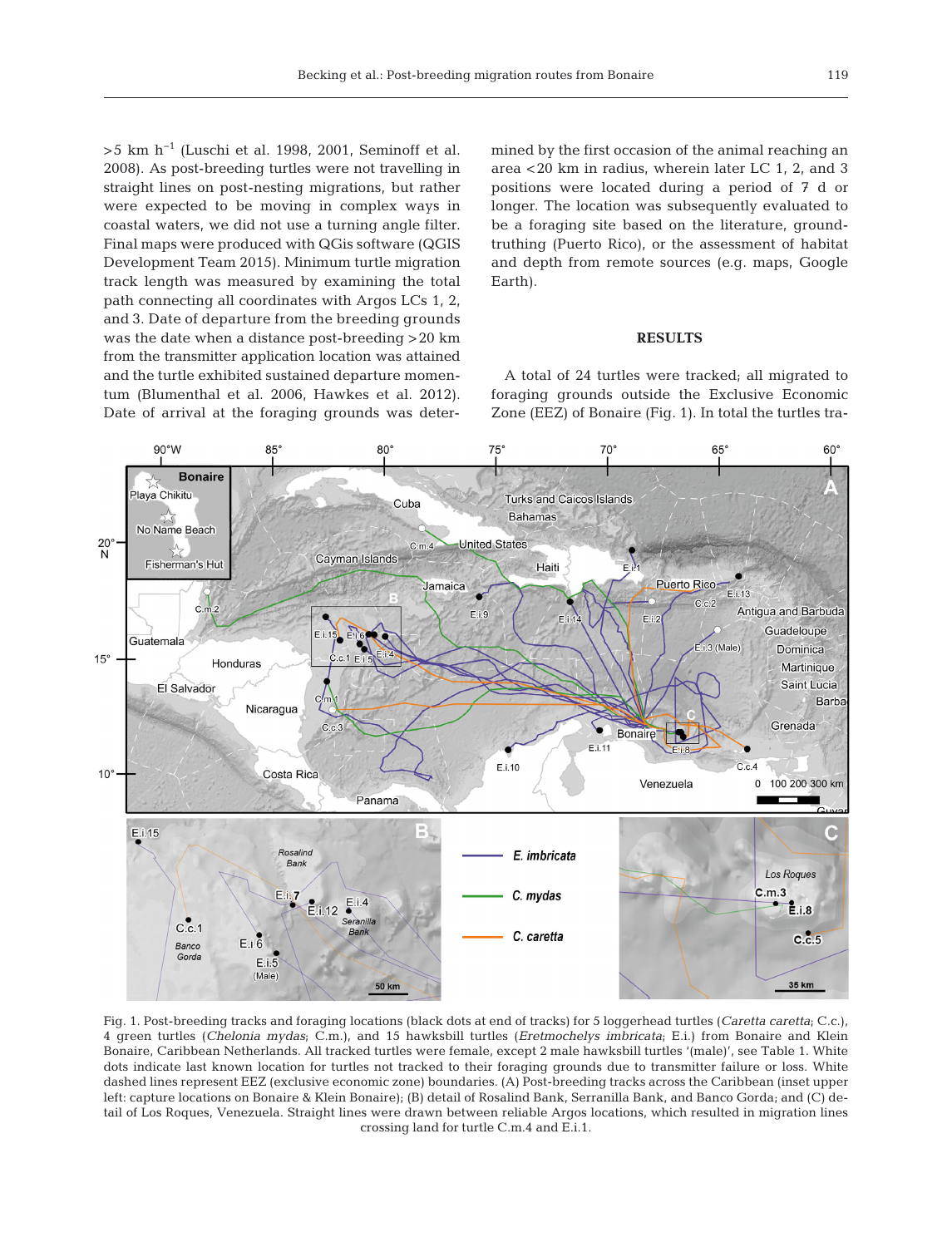versed the waters of 19 countries. Transmissions ceased for 5 turtles (CC3, CM1 CM2, CM4, EI3) 20, 30, 49, 35, and 14 d, respectively, after departing Bonaire, due to unknown causes. These turtles had not yet reached foraging grounds, as they were in waters >100 m depth, i.e. beyond the foraging depth range.

#### **Loggerhead turtle tracking**

Five female loggerhead turtles were fitted with transmitters and tracked, 4 of these from the breeding grounds at Klein Bonaire (CC1−CC4) and 1 from the nesting beach at Playa Chikitu on the northeast coast of Bonaire (CC5) (Fig. 1A). Turtles departed 1−27 d after transmitter application, and then took 14−27 d to reach their foraging grounds, swimming 608−1766 km (Table 1). Loggerheads were tracked to offshore banks near Honduras (CC1) and Nicaragua (CC3) and to areas close to the islands of Vieques, Puerto Rico (CC2), Margarita Island (CC4), and Los Roques Archipelago, Venezuela (CC5). A visual survey in September 2005 of the foraging habitat used by CC2 off the west coast of Vieques Island, Puerto Rico, showed that at 5− 12 m depth mixed-composition seagrass beds (dominated by *Thalassia testudinum* and *Syringodium filiforme)* could be found interspersed with a variety of macroalgae and abundant queen conchs *Lobatus gigas*.

#### **Green turtle tracking**

Four female green turtles were tracked from nesting beaches on Bonaire; 3 of these (CM1, CM3, and CM4) were from Playa Chikitu, and one (CM2) was from an unnamed beach along the southwest coast (Fig. 1, Table 1). Turtles departed 1−62 d after transmitter application, then took 6−49 d to reach their foraging grounds, swimming distances of 198−3135 km. Two green turtles departed Bonaire on a northwest course, reaching Nicaragua (CM1) and the waters between Belize and Mexico (CM2). CM2 returned to nest 4 times on the beaches at Bonaire after transmitter application. This turtle swam extensively during her internesting periods of 14−18 d, covering distances of 129−599 km. Transmitter signals were lost for CM2 while the turtle was still making directed migratory movements, indicating that she may not yet have reached a foraging ground at her last recorded location. CM3 departed Bonaire towards

the southeast, reaching her foraging grounds at the Los Roques Archipelago, Venezuela. CM4 arrived in Dominican Republic waters in 6 d, continuing west along the coast of Haiti, and arriving in the proximity of the archipelago Jardines de la Reina, Cuba, when transmission ceased.

#### **Hawksbill turtle tracking**

Two male (EI3 and EI5) and 13 female hawksbill turtles (EI1, EI2, EI4, and EI6−EI15) were tracked from the breeding grounds of Klein Bonaire. Males EI3 and EI5 remained for 93 and 151 d, respectively, near (<3 km) their capture locations before departure. Signals for one of the males (EI3) were lost after 14 d while traversing deep waters in the NE Caribbean Sea, and before reaching his foraging grounds. This turtle was captured again the following year (2005) in the breeding area off Klein Bonaire, still carrying the transmitter but without an antenna. EI5 reached his foraging grounds between Banco Gorda and Serranilla Bank, an offshore area be tween Honduras and Jamaica, after swimming a distance of 1522 km.

Female hawksbill turtles departed 1−56 d after transmitter application, then took 10−120 d to reach their foraging grounds; swimming distances were 197−3135 km. Five female hawksbills (EI4, EI6, EI7, EI12, and EI15) were tracked to the vicinity of Serranilla and Rosalind Banks, and established themselves on foraging grounds within <150 km of each other (Fig. 1, Table 1). Female EI2 was tracked to waters between Mona and Monito Islands, Puerto Rico. We checked the foraging habitat at Monito Island at 15−40 m depth and found that this area consists of a hard-bottom seafloor interspersed with sand patches and limestone boulders, with a high abundance of the prey sponge *Geodia neptuni*. The other hawksbills headed to foraging grounds by the Dominican Republic (EI1 and EI14), the Virgin Islands (EI13), Jamaica (EI19), Colombia (EI10), and Venezuela (EI18). Two female hawksbills (EI11 and EI15) took a long time to reach their foraging site after nesting, 120 and 100 d, respectively, taking considerable detours, in comparison to the other hawksbills. EI11 departed Klein Bonaire towards the south, beginning in large loops north of Los Roques and Orchila Islands, Venezuela, before reaching her foraging grounds off the west side of the Paraguaná Peninsula, Venezuela. EI15 swam west and south towards Panamanian waters, making 2 loops before heading north to Banco Gorda in Panama.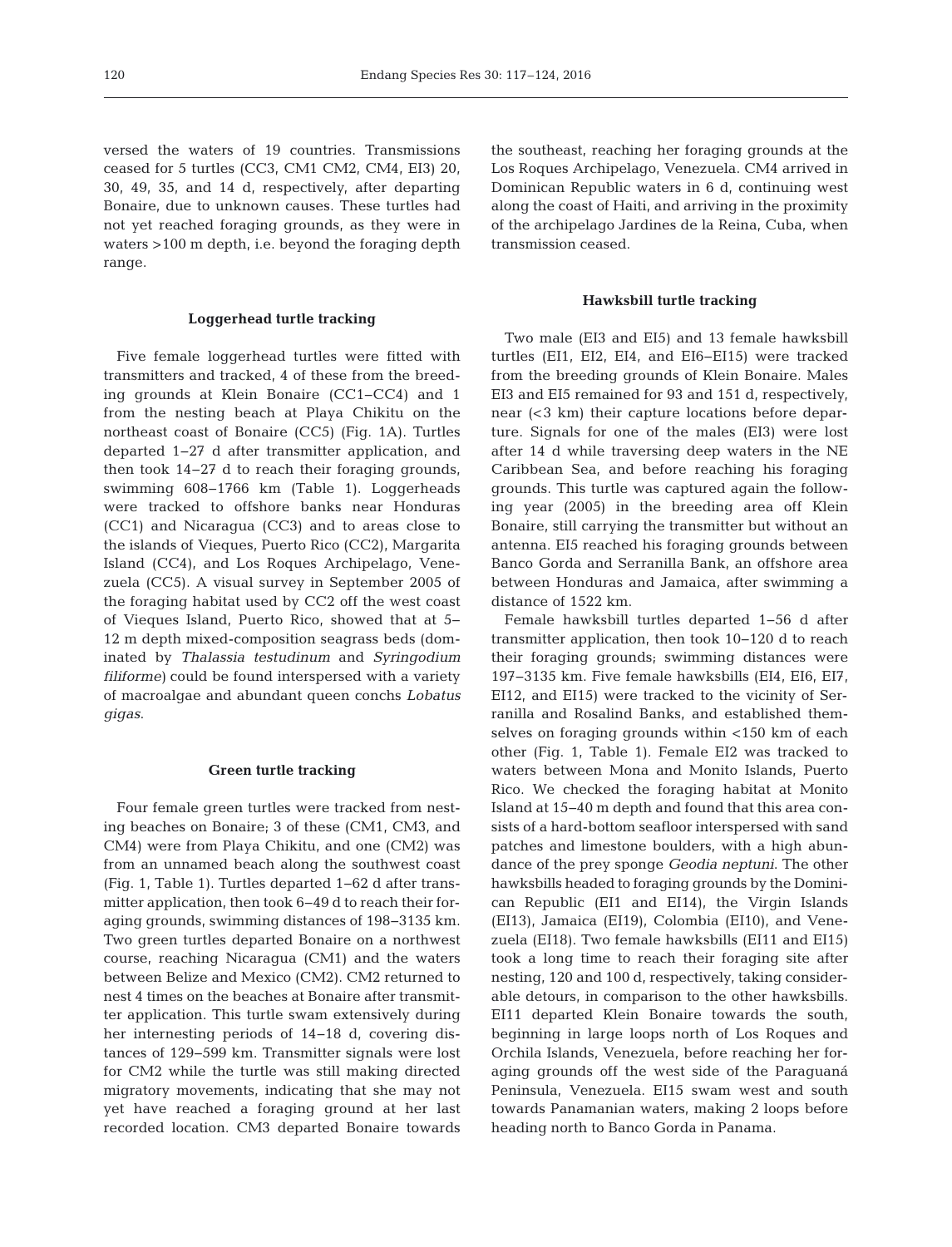| 3<br>ירא זומר למוד מיד<br>$++1$ on $(Ev, dm, dm$<br>The first compared with the state of the state of the state of the state of the state of the state of the state of the state of the state of the state of the state of the state of the state of the state of the state of the<br>ad (Caretta caretta), green (Chelonic<br>Ï<br>ļ | . C C S C + C + C C S - L C<br>whist IVR) Dist from release location eth<br>Hope word at Ronairo (R) or Vloir Ronair<br>LET PIRM<br><b>SALE DE LA LINE</b>                                                                     | roloaco location. M. malo: E. fomalo |
|---------------------------------------------------------------------------------------------------------------------------------------------------------------------------------------------------------------------------------------------------------------------------------------------------------------------------------------|--------------------------------------------------------------------------------------------------------------------------------------------------------------------------------------------------------------------------------|--------------------------------------|
|                                                                                                                                                                                                                                                                                                                                       |                                                                                                                                                                                                                                |                                      |
|                                                                                                                                                                                                                                                                                                                                       |                                                                                                                                                                                                                                |                                      |
|                                                                                                                                                                                                                                                                                                                                       |                                                                                                                                                                                                                                |                                      |
|                                                                                                                                                                                                                                                                                                                                       |                                                                                                                                                                                                                                |                                      |
|                                                                                                                                                                                                                                                                                                                                       |                                                                                                                                                                                                                                |                                      |
|                                                                                                                                                                                                                                                                                                                                       |                                                                                                                                                                                                                                |                                      |
|                                                                                                                                                                                                                                                                                                                                       |                                                                                                                                                                                                                                |                                      |
|                                                                                                                                                                                                                                                                                                                                       |                                                                                                                                                                                                                                |                                      |
| ί                                                                                                                                                                                                                                                                                                                                     |                                                                                                                                                                                                                                |                                      |
| ؟<br>بار                                                                                                                                                                                                                                                                                                                              |                                                                                                                                                                                                                                |                                      |
| i                                                                                                                                                                                                                                                                                                                                     | $\overline{a}$                                                                                                                                                                                                                 |                                      |
| are nlac<br>$\frac{1}{2}$                                                                                                                                                                                                                                                                                                             | ļ<br>$\frac{1}{2}$                                                                                                                                                                                                             |                                      |
|                                                                                                                                                                                                                                                                                                                                       |                                                                                                                                                                                                                                |                                      |
|                                                                                                                                                                                                                                                                                                                                       | í                                                                                                                                                                                                                              |                                      |
|                                                                                                                                                                                                                                                                                                                                       | is the contract of the contract of the contract of the contract of the contract of the contract of the contract of the contract of the contract of the contract of the contract of the contract of the contract of the contrac |                                      |
|                                                                                                                                                                                                                                                                                                                                       | l                                                                                                                                                                                                                              |                                      |
|                                                                                                                                                                                                                                                                                                                                       | i                                                                                                                                                                                                                              |                                      |
| $\ddot{\phantom{a}}$                                                                                                                                                                                                                                                                                                                  |                                                                                                                                                                                                                                |                                      |
| i<br>֧֧֧ׅ֧֧֧֧֧ׅ֧֧֧ׅ֧֧֧ׅ֧֧ׅ֧֧֧ׅ֧֚֚֚֚֚֚֚֚֚֚֚֚֚֚֚֚֚֚֚֚֚֚֚֚֚֚֚֚֚֚֚֚֝֝֝֝֝֓֝֓֝֓֝֬֝֝֬֝֬֝֝֬֝֬֝֝֬֝֬֝֝֬֝֬֝                                                                                                                                                                                                                                      |                                                                                                                                                                                                                                |                                      |
|                                                                                                                                                                                                                                                                                                                                       |                                                                                                                                                                                                                                |                                      |

|                       |                       |                                         |                          |                          |                                                                                                          |                      |                                                                                                                |                   | release location; M: male; F: female                                                                                      |                                  |                                        |                  |
|-----------------------|-----------------------|-----------------------------------------|--------------------------|--------------------------|----------------------------------------------------------------------------------------------------------|----------------------|----------------------------------------------------------------------------------------------------------------|-------------------|---------------------------------------------------------------------------------------------------------------------------|----------------------------------|----------------------------------------|------------------|
| Turtle<br>$\triangle$ | Sex                   | SCL<br>$\overline{\text{cm}}$           | released<br>Date         | location                 | Release Transmitter<br>model (d)                                                                         | Tracking<br>duration | Pre-departure<br>period (d)                                                                                    | Travel<br>time    | Foraging ground name                                                                                                      | Foraging ground<br>location (km) | release location<br>Dist. from<br>(km) | Actual<br>travel |
| C. caretta            |                       |                                         |                          |                          |                                                                                                          |                      |                                                                                                                |                   |                                                                                                                           |                                  |                                        |                  |
|                       |                       | 98.7                                    | 9 Jul 2004               | 囹                        | $ST-20$                                                                                                  | 109                  |                                                                                                                | 27                | Banco Gorda, Honduras                                                                                                     | 15.7174° N, 82.0204° W           | 536                                    | 1766             |
| CC <sub>2</sub>       |                       |                                         | 24 Jun 2005              |                          |                                                                                                          | 119                  | 4                                                                                                              |                   | Vieques Island, Puerto Rico                                                                                               | 18.2000° N, 65.5170° W           | 732                                    | 1074             |
| CC <sub>3</sub>       |                       |                                         | 19 Jun 2008              |                          |                                                                                                          | 40                   |                                                                                                                |                   | Nicaragua <sup>b</sup>                                                                                                    | 12.7970° N, 82.4060° W           | 1537                                   | 1604             |
| CC4                   |                       | $92.8$<br>$90.4$<br>$90.2$ <sup>a</sup> |                          | 臣臣臣                      |                                                                                                          | 103                  | 20                                                                                                             |                   | Margarita Island, Venezuela                                                                                               | 11.0080°N, 63.7657°W             | 509                                    | 608              |
| CC5                   |                       | 91.5                                    | 2 Aug 2008<br>1 Aug 2011 | $\mathbf{\underline{m}}$ | $\begin{array}{l} 20 \\ 51 \\ 20 \\ 51 \\ 20 \\ 51 \\ 20 \\ 51 \\ 20 \\ 51 \\ 20 \\ 51 \\ 2 \end{array}$ | 22                   | $\circ$                                                                                                        | 3842              | Los Roques Archipelago, Venezuela                                                                                         | 11.7570°N, 66.8670°W             | 176                                    | 800              |
| C. mydas              |                       |                                         |                          |                          |                                                                                                          |                      |                                                                                                                |                   |                                                                                                                           |                                  |                                        |                  |
| CM<br>3               | щ                     |                                         | 31 Oct 2004              |                          | $ST-20$                                                                                                  | 128                  | $\overline{ }$                                                                                                 | $30\,$            | Miskito Cays, Nicaragua <sup>b</sup>                                                                                      | 14.0352° N, 82.5463° W           | 1560                                   | 1880             |
| CM <sub>2</sub>       | $\mathbb{L}$          | $95.5^{\circ}$<br>$94.5^{\circ}$        | 25 Jul 2007              |                          |                                                                                                          | 112                  |                                                                                                                | 49                | Between Belize & Mexicob                                                                                                  | 18.8550°N, 87.6330°W             | 2202                                   | 2765             |
| CM <sub>3</sub>       |                       | 95.8 <sup>a</sup>                       | 20 Sep 2010              |                          |                                                                                                          | 123                  | 62                                                                                                             | $\circ$           | Los Roques Archipelago, Venezuela                                                                                         | 11.8325°N, 66.8115°W             | 178                                    | 198              |
| CM <sub>4</sub>       | $\boxed{\phantom{1}}$ | 103                                     | 8 Oct 2012               | $m \n  m \n  m$          | $\begin{array}{l} \mathrm{Spot4} \\ \mathrm{Spot5} \\ \mathrm{Spot5} \end{array}$                        | 35                   | $\circ$                                                                                                        | 35                | Jardines de la Reina, Cuba <sup>b</sup>                                                                                   | 21.166° N, 78.754° W             | 1490                                   | 3135             |
| E. imbricata          |                       |                                         |                          |                          |                                                                                                          |                      |                                                                                                                |                   |                                                                                                                           |                                  |                                        |                  |
| EI1                   |                       | 88.2                                    | 24 Oct 2003              | 囹                        |                                                                                                          | 106                  |                                                                                                                | 45                | Navidad Bank, Dominican Republic                                                                                          | 20.1380°N, 68.8290°W             | 886                                    | 1513             |
| EI <sub>2</sub>       | щщ                    | 84.9                                    | 2 Nov 2003               |                          |                                                                                                          | 114                  | $\frac{41}{5}$                                                                                                 | 21                | Monito Island, Puerto Rico <sup>b</sup>                                                                                   | 18.1250° N, 68.0035° W           | 662                                    | 924              |
| EI <sub>3</sub>       | Σ                     |                                         | 13 Jul 2004              | 医足                       |                                                                                                          | 107                  | 93                                                                                                             | 14                | NE Caribbean <sup>b</sup>                                                                                                 | 16.3840° N, 64.8690° W           | 596                                    | 648              |
| EI4                   | $F \nabla$            | 85.2<br>87.9ª                           | 22 Nov 2004              |                          |                                                                                                          | 103                  | $16$                                                                                                           |                   | Serranilla Bank, Honduras                                                                                                 | L6.0293° N.79.9969° W            | 1335                                   | 1456             |
| EI5                   |                       | 81.9                                    | 8 Jun 2005               | 受到                       | 81-20<br>81-20<br>81-20<br>81-30                                                                         | 206                  | 151                                                                                                            | $34 \overline{4}$ | Between Banco Gorda and                                                                                                   | 81.0002° W<br>.5.4615°N,         | 1423                                   | 1522             |
|                       |                       |                                         |                          |                          |                                                                                                          |                      |                                                                                                                |                   | Serranilla Bank, Honduras                                                                                                 |                                  |                                        |                  |
| E <sub>16</sub>       | щ                     | 92.1                                    | 14 Oct 2005              | КB                       | $ST-20$                                                                                                  | 62                   | $\circ$                                                                                                        | 48                | Between Banco Gorda and                                                                                                   | 15.4371° N, 81.0013° W           | 1422                                   | 1822             |
|                       |                       |                                         |                          |                          |                                                                                                          |                      |                                                                                                                |                   | Serranilla Bank, Honduras                                                                                                 |                                  |                                        |                  |
| EI7                   | щ                     | 80                                      | 27 Oct 2005              | 箆                        | $\begin{array}{l} \text{ST-20} \\ \text{ST-20} \\ \text{ST-21} \end{array}$                              | 72                   | $\overline{16}$                                                                                                | 46                | Rosalind Bank, Honduras                                                                                                   | 15.9179°N, 81.1511°W             | 1451                                   | 1493             |
| E <sub>18</sub>       | Щ                     | 82.9                                    | 13 Jul 2006              | 毘                        |                                                                                                          | 210                  |                                                                                                                | $\Xi$             | Los Roques Archipelago, Venezuela                                                                                         | 66.7072° W<br>11.8294°N,         | 175                                    | 197              |
| EI9                   | 山                     | 84.9                                    | 13 Jul 2007              | КB                       |                                                                                                          | 292                  | 23                                                                                                             | 25                | Albatross Bank, Jamaica                                                                                                   | 17.6954°N, 75.6325°W             | 1000                                   | 1376             |
| <b>E110</b>           |                       | 81.9 <sup>a</sup>                       | 1 Aug 2009               | 隐                        |                                                                                                          | 185                  | $50\,$                                                                                                         | $14$              | Near Isla Salamanca, Colombia                                                                                             | 74.4775° W<br>11.0853°N,         | 686                                    | 799              |
| E11                   |                       | 83                                      | 16 Sep 2009              | 隐                        | ST-20<br>ST-20                                                                                           | 190                  | $\overline{a}$                                                                                                 | 120               | Paraquaná Peninsula, Venezuela                                                                                            | 70.3107°W<br>11.9376°N,          | 222                                    | 2683             |
| E112                  |                       | 83.0 <sup>a</sup>                       | 3 Sep 2010               | 囹                        | Spot5                                                                                                    | 130                  | $\overline{41}$                                                                                                | 36                | Rosalind Bank, Honduras                                                                                                   | 80.5133° W<br>16.0625°N,         | 1410                                   | 1669             |
| E113                  | ЕЕЕЕЕЕ                | $\overline{91}$                         | 7 Oct 2010               | КB                       | Spot5                                                                                                    | 375                  | $\circ$                                                                                                        | 38                | Aneqada, British Virqin Islands                                                                                           | 18.6015°N, 64.1602°W             | 870                                    | 964              |
| E114                  |                       | $80.2^{a}$                              | 14 Oct 2011              | 受到                       |                                                                                                          | 377                  | 56                                                                                                             | $\frac{11}{100}$  | Jaragua, Dominican Republic                                                                                               | I7.4500° N. 71.6390° W           | 691                                    | 1364             |
| E115                  |                       | 94.1ª                                   | 13 Sep 2013              |                          | Spot5<br>Spot5                                                                                           | 104                  |                                                                                                                |                   | Banco Gorda, Honduras                                                                                                     | 82.611° W<br>16.256° N,          | 1620                                   | 3135             |
|                       |                       |                                         |                          |                          |                                                                                                          |                      | <sup>a</sup> Curved carapace length to straight carapace length (SCL) conversion using formulas in Teas (1993) |                   |                                                                                                                           |                                  |                                        |                  |
|                       |                       |                                         |                          |                          |                                                                                                          |                      |                                                                                                                |                   | $v_{\rm last}$ known location for turtles not tracked to their foraging grounds due to transmitter failure or other cause |                                  |                                        |                  |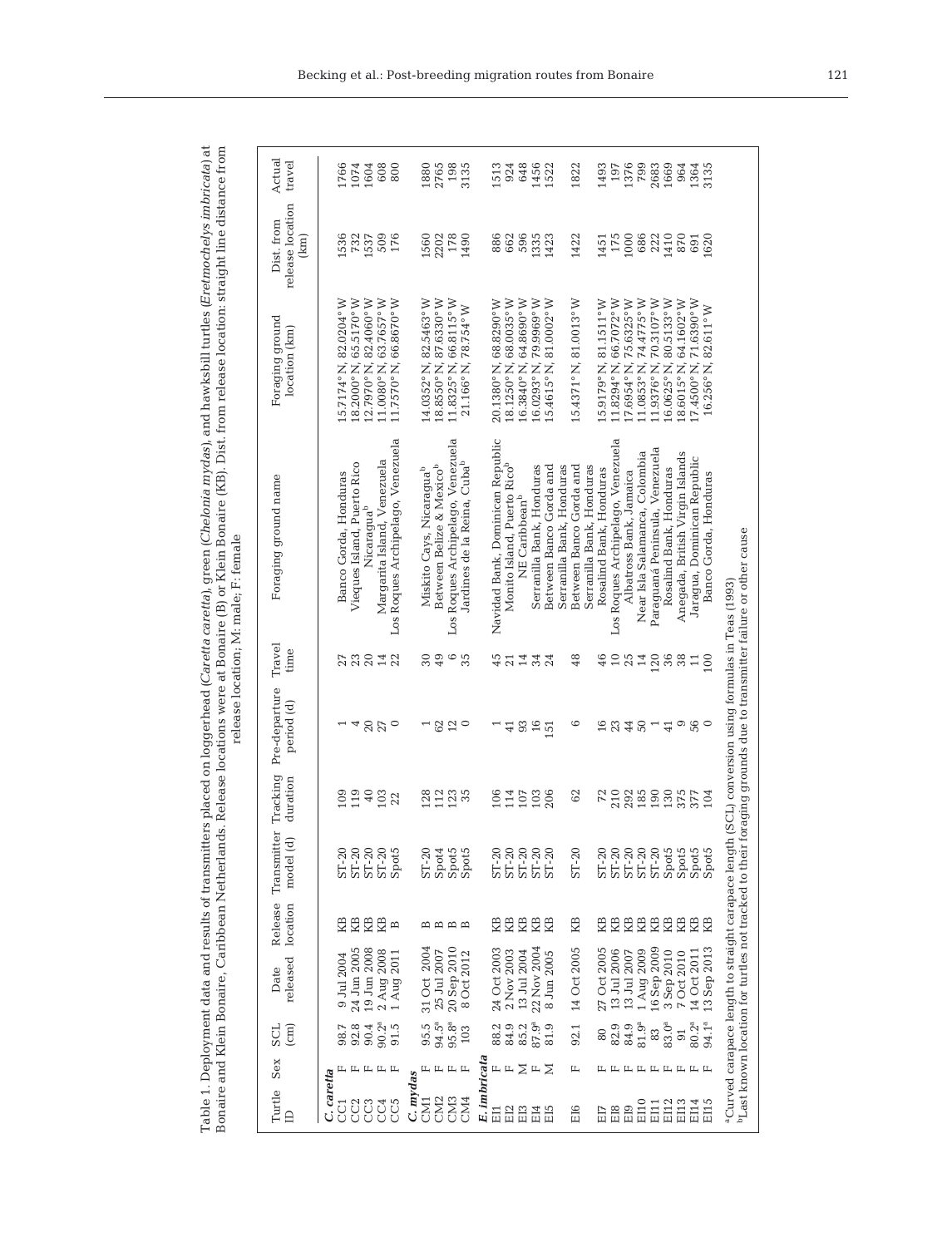# **DISCUSSION**

Our results highlight the importance of the international (cross-boundary) conservation of marine turtles. In a 10 yr period, we tracked 24 marine turtles departing the breeding grounds at Bonaire and Klein Bonaire to visit neritic foraging grounds in 10 countries. These results have considerably expanded our knowledge of the geographic range of these small rookeries. The migratory paths observed in this study reveal the wide geographic range of all 3 marine turtle species breeding at Bonaire and Klein Bonaire, swimming 197−3135 km and crossing multiple jurisdictions. The long distances traversed by post-breeding turtles from small, isolated islands to foraging grounds have been documented in several other studies. For example, nesting hawksbill turtles in the Caribbean have been recorded to migrate 881 km from St. Eustatius (Esteban et al. 2015), 500 km from Barbados (Horrocks et al. 2001), 2051 km from Mona Island (van Dam et al. 2008), and 1666 km from the Dominican Republic (Hawkes et al. 2012). However, 2 female hawksbills (EI11 and EI15) displayed remarkable behavior by taking 3−10 times longer than the other hawksbills to reach their foraging site after nesting, i.e. 120 and 100 d. Their route took considerable detours, with various loops covering the most kilometers of all the tracked turtles in this study, making it appear more like 'meandering' than directed migration. Esteban et al. (2015) reported similar meandering behavior of a postnesting female hawksbill turtle from St. Eustatius, where the turtle travelled 200 km westward before reversing direction and settling within 50 km of the original nesting beach. It is unclear what the cues may be for such extended migratory routes.

Some of the turtles from this study migrated north towards Haiti, the Dominican Republic, and Puerto Rico, each individual going to a different foraging ground. Half the turtles headed west, predominantly migrating to shallow areas between Jamaica, Nica ragua, and Honduras, crossing through the EEZ of at least 7 countries (Caribbean Netherlands, Venezuela, Colombia, Jamaica, Nicaragua, Panama, and Honduras). The tracks in this study suggest the presence of a possible migratory corridor between Bonaire heading north-west to foraging grounds in Nicaragua and Honduras. Although the turtles tracked in this study did not concentrate on a single foraging ground, there were 2 areas that were frequented by all species: Los Roques (Venezuela) and the continental shelf of eastern Honduras and northern Nicaragua (Fig. 1B). The offshore area of Honduras and

Nicaragua is comprised of extensive shallow-water banks composed of coral reefs and seagrass beds, including named complexes such as the Miskito Cays, Rosalind Bank, Serranilla Bank, and Banco Gorda (Table 1). This foraging area has also been reported to be frequented by adult loggerhead, green, and hawksbill turtles that have been tracked from nesting grounds in Puerto Rico, the Cayman Islands, Costa Rica, and the Dominican Republic (Blumenthal et al. 2006, Troëng et al. 2005a,b, van Dam et al. 2008, Hawkes et al. 2012). Clearly, this extensive and relatively remote foraging area off Nicaragua and Honduras is of critical importance for marine turtle populations throughout the Caribbean region.

Given the wide dispersal of adult marine turtles from Bonaire, there are many places throughout the Caribbean where marine turtles continue to be at risk of legal or illegal harvest, which impacts conservation efforts and threatens turtle populations far removed from those territories. A point of concern is that Rosalind and Serranilla sandbanks have been subject to a sovereignty dispute between a number of countries who claim the banks in their EEZ (e.g. Honduras, Jamaica, Nicaragua, USA, and Colombia), which complicates adequate conservation management. Fishermen from many countries may now access the area with Rosalind and Gorda Banks being important fishing areas for Honduras, Nicaragua, and Jamaica (Aiken & Kong 2000). Harvest or unintentional killing of marine turtles on Rosalind and Serranilla Banks could result in the reduction of nesting populations across multiple jurisdictions in the Caribbean. Furthermore, the turtles in this study migrated across waters that have legal fisheries or reported bycatch of marine turtles in standard fisheries, notably Panama, Nicaragua, Honduras, Haiti, Colombia, and the British Virgin Islands (Campbell 2014, Humber et al. 2014). For example, 3 turtles from the present study passed or stayed near the coast of Nicaragua, where there is an ongoing green turtle fishery which accounts for 22% of the annual global take of marine turtles, predominantly green turtles (Lagueux 1998, Humber et al. 2014, Lagueux et al. 2014). Not only green turtles, but also hawksbill and loggerhead turtles are caught in this fishery, as well as incidentally by other fisheries in Nicaragua, such as by lobster divers, shrimp trawls, and in net sets (Lagueux 1998, Lagueux et al. 2003, Lagueux & Campbell 2005, Bräutigam & Eckert 2006). Furthermore, illegal fishing for turtles also continues to be a major cause of mortality across the Caribbean, both in countries where legal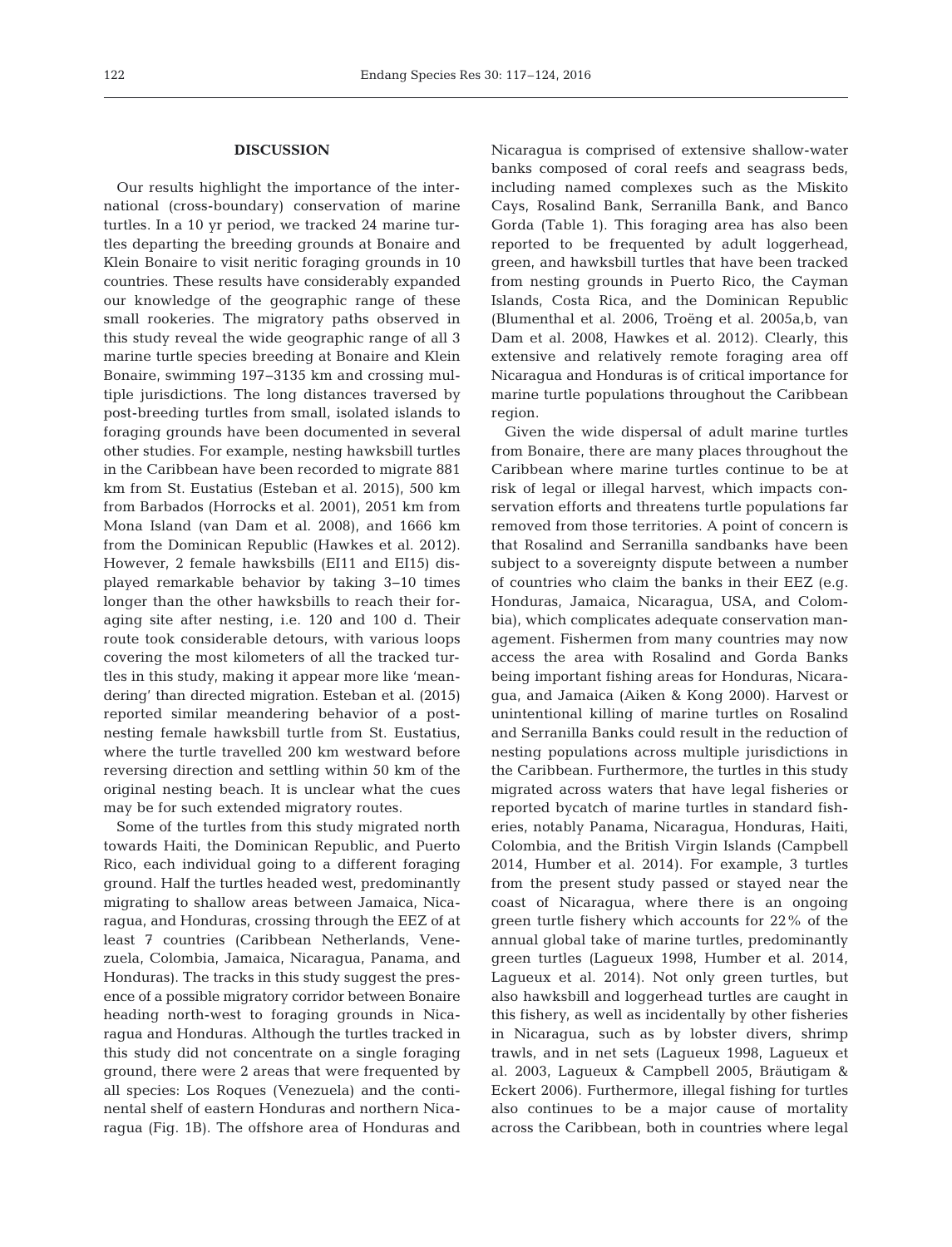turtle harvesting exists and in those where it is illegal (Bräutigam & Eckert 2006). Countries of particular concern for turtles breeding at Bonaire with regard to high mortality from such intentional illegal takes are Panama, Trinidad, Cuba, the Dominican Republic, Venezuela, Haiti, and Nicaragua (Campbell 2014). Results from the present study further underscore the need to mitigate the ongoing impact that turtle fishery, illegal take, and bycatch in the Caribbean could have on marine turtle populations throughout the Caribbean region.

Adult male turtles represented a minority in this study, 2 out of 24 tracked turtles. Males are generally under-represented in marine turtle tracking studies (Godley et al. 2008), mainly because they do not come ashore and therefore are less accessible to researchers. The 2 male hawksbills tracked in this study migrated greater distances (596−1423 km) than any male hawksbill from Puerto Rico (van Dam et al. 2008). A key observation in the current study is that the pre-departure periods for the 2 male hawksbills were 3−5 mo, which is a much longer period than that measured for females and longer than any previous recording. Our results indicate that these animals may expend significant effort on breeding or they may wait, post-breeding, for environmental cues to arise before departing. Male while on the breeding grounds (van Dam et al. 2008) and therefore probably face less nutritionally driven urgency to return to their foraging grounds. [Bowen BW, Grant WS, Hillis-Starr Z, Shaver DJ, Bjorndal](http://dx.doi.org/10.3354/meps301001) ➤ Other studies have also reported that Caribbean hawksbills exhibit a migratory dichotomy, whereby some turtles remain in coastal waters close to the nesting beach and others migrate internationally (Horrocks et al. 2001, Moncada et al. 2012). For example, using tracking and tagging data combined, Esteban et al. (2015) found that some of the green and hawksbill females that nest in St. Eustatius and St. Maarten are year-round residents. Our study shows an intermediate pattern, where males remain resident for a quarter to half a year and then migrate internationally. In addition, male EI3 was re captured on the breeding grounds at Klein Bonaire the subsequent year, similar to the 1 yr re-migration pattern reported for male hawksbills in Puerto Rico (van Dam et al. 2008). Based on these first observations of male hawksbill turtles it is possible that males migrate more often between foraging and nesting grounds while females migrate every 2 to 3 yr rather than annually. Our results highlight the need for further in-depth investigation into male marine turtle behavior and migration patterns.

*Acknowledgements*. Support for this study was provided by the Office of Protected Resources NMFS/NOAA, Ronald and Saskia Gravensteijn, STINAPA Bonaire, Hanny Kalk, Gijs Hoogerkamp, Bob Bartikoski and RE/MAX Bonaire, Rotterdam Zoo, MV Freewinds, Michael and Jenni Stanfield, Ria and Jeanette Heitkönig, Karen and Ken Miller, Cher Floyd, Allerd Stikker (Valley Foundation), The Netherlands Ministry of Economic Affairs, P. Hoetjes, D. Debrot, I. van Beek, E. Meesters, World Wildlife Fund Netherlands, UNESCO, Dutch Caribbean Nature Alliance, WIDECAST, and the Netherlands Organisation of Scientific Research (NWO-ALW 858.14.090). We thank all who contributed to the success of this tracking effort, in particular Andrew Uhr and Gielmon 'Funchi' Egbreghts. Special thanks to the valuable contribution of at least 70 volunteers that supported STCB's staff during the deployment of the transmitters used in this study. All work was conducted under permit from the Eilandgebied Bonaire and appropriate animal care protocols.

#### LITERATURE CITED

- Aiken K, Kong GA (2000) The marine fisheries of Jamaica. Naga. The ICLARM Quarterly 23:29-35. http://pubs. iclarm. net/Naga/na\_2365.pdf
- Argos (2013) Argos user's manual. Argos/CLS, Toulouse. www.argos-system.org/manual/home.htm
- Balazs GH, Miya RK, Beavers SC (1996) Procedures to attach a satellite transmitter to the carapace of an adult green turtle, *Chelonia mydas*. In:Keinath JA, Barnard DE, Musick JA, Bell BA (eds) Proc 15<sup>th</sup> Annu Symp Sea Turtle Biology and Conservation. NOAA Tech Memo NMFS-SEFSC-387:21-26
- hawksbills, as opposed to females, typically feed [Blumenthal JM, Solomon JL, Bell CD, Austin TJ and others](http://dx.doi.org/10.1111/j.1365-294X.2006.03161.x) (2006) Satellite tracking highlights the need for international cooperation in marine turtle management. Endang Species Res 2:51-61
	- KA, Bolten AB, Bass AL (2007) Mixed-stock analysis reveals the migrations of juvenile hawksbill turtles *(Eretmo chelys imbricata*) in the Caribbean Sea. Mol Ecol 16:49-60
	- Bräutigam A, Eckert KL (2006) Turning the tide: exploitation, trade and management of marine turtles in the Lesser Antilles, Central America, Colombia and Venezuela. TRAFFIC International, Cambridge
	- Campbell CL (2014) Conservation status of hawksbill turtles in the wider Caribbean, western Atlantic and eastern Pacific Regions. IAC Secretariat Pro Tempore, Falls Church, VA
	- Debrot AO, Esteban N, Le Scao R, Caballero A, Hoetjes PC (2005) New sea turtle nesting records for the Netherlands Antilles provide impetus to conservation action. Caribb J Sci 41:334-339
	- ► [Dow Piniak WE, Eckert KL \(2011\) Sea turtle nesting habitat](http://dx.doi.org/10.3354/esr00375) in the Wider Caribbean Region. Endang Species Res 15: 129−141
	- ▶ [Esteban N, van Dam RP, Harrison E, Herrera A, Berkel J](http://dx.doi.org/10.1007/s00227-015-2656-2) (2015) Green and hawksbill turtles in the Lesser Antilles demonstrate behavioural plasticity in inter-nesting behaviour and post-nesting migration. Mar Biol 162: 1153−1163
	- ► [Godley BJ, Blumenthal JM, Broderick AC, Coyne MC, God](http://dx.doi.org/10.3354/esr00081)frey MH, Hawkes LA, Witt MJ (2008) Satellite tracking of sea turtles: Where have we been and where do we go next? Endang Species Res 4:3-22